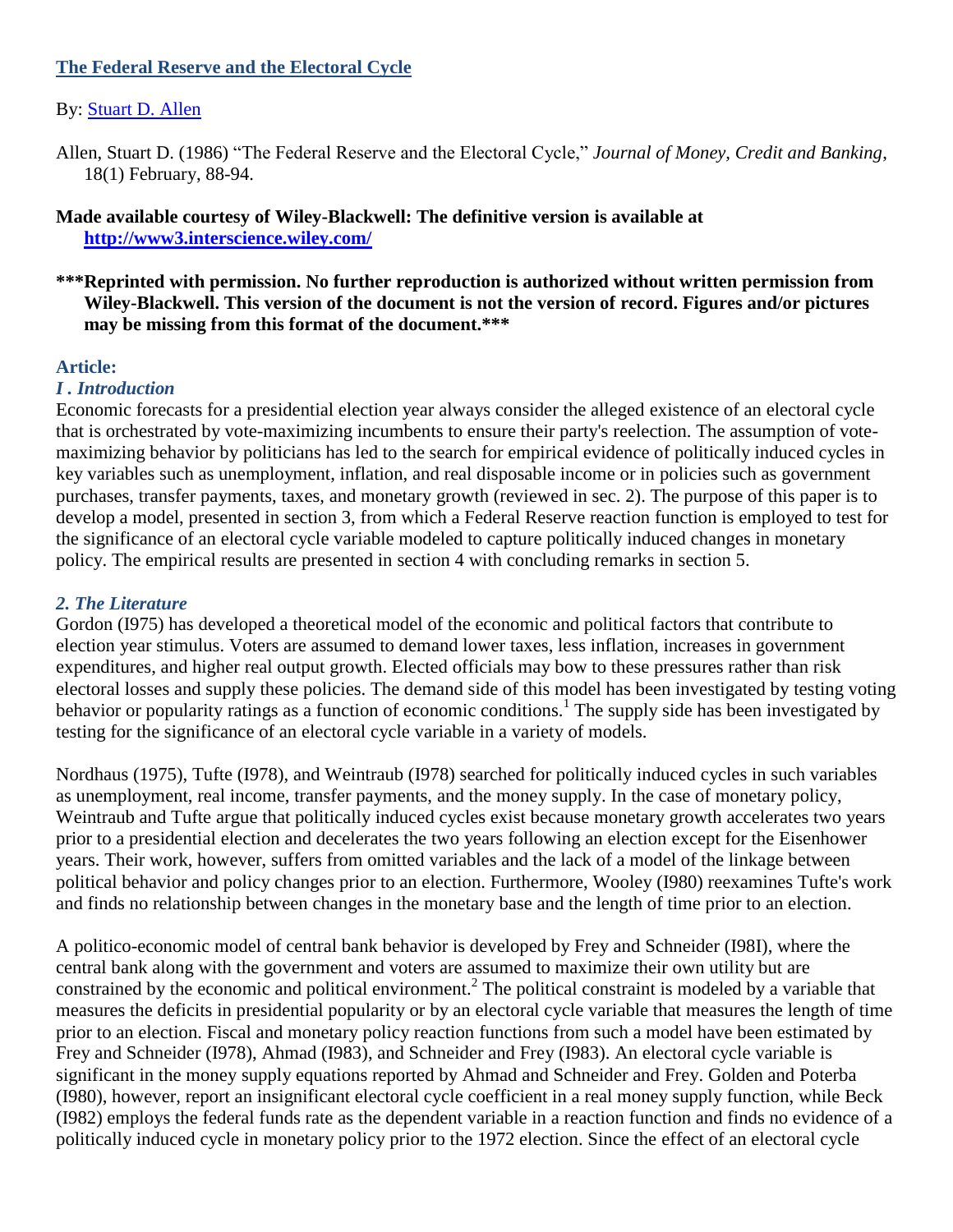upon Federal Reserve behavior is still open to debate, this paper tests a reaction function that includes the electoral cycle as a constraint upon Federal Reserve behavior.<sup>3</sup>

#### **3. The Model**

Assume that politicians wish to maximize a vote function  $(V_t)$  composed of a vector of economic  $(E_{it})$  and political *(Pit)* outcome variables:

 $V_t = f(P_{it}, E_{it})$  (1) The vector of economic outcome variables could include the inflation rate, the unemployment rate, the growth of real GNP or real disposable personal income, the level of interest rates, and other endogenous variables. The vector of  $E_{it}$  is a function of policy variables such as the growth rate of the money supply  $(M_t)$ , the growth rate of government expenditures or the level of deficit spending  $(G_t)$ , and other variables  $(Z_{it})$  such that

 $E_{it} = g(M_t, G_t, Z_{it})$ . *,*  $G_t$ ,  $Z_{it}$ ). (2) The policy variables in (2) are not exogenous because policy in period *t* is dependent upon the current economic outcome variables, *Eit.* Furthermore, an approaching election may constrain the Federal Reserve from

maximizing its own utility function and policy objectives given the incumbent president's attempt to maximize the vote function. Thus, Federal Reserve policy is modeled by the following reaction function:

$$
DMB_t = \lambda_0 + \sum_{i=1}^5 \gamma_i DMB_{t-i} + \lambda_1 GAP + \lambda_2 U + \lambda_3 \dot{P}^{\rm e} + \lambda_4 DEBT + \lambda_5 RS + \lambda_6 EV,\tag{3}
$$

where *DMBt(DMt)* is the first difference of the log of the monetary base (MO, *GAP* is potential real GNP minus actual real GNP divided by potential real GNP, U is the unemployment rate,  $\dot{P}^e$  is the expected inflation rate, *DEBT* is the change in net federal debt, *RS* is the three-month Treasury bill rate, and *EV* is the electoral cycle defined below.<sup>4</sup> The variables RS, DEBT, U, and  $\dot{P}^e$  are assumed to be endogenous, so that instrumental variables are employed. $5$ 

Equation (3) is a reduced form equation that assumes the Fed tries to minimize a quadratic loss function of relevant economic variables subject to the constraint that the incumbent president wants to maximize the vote function. The political constraint is modeled by the electoral cycle variable to recognize that the Federal Reserve may have to modify its policies as a result of the approaching election. For example, a president who wishes to exploit a short-run Phillips curve may want the Fed to increase money supply growth in the third and fourth years of the administration and decelerate monetary growth in the two years following the election. To capture this reaction, which is consistent with the evidence presented by Tufte and Weintraub, the *EV* variable could begin with a value of one for the first quarter after an election and increase in value to eight during the first two years to signify a monetary tightening. The variable could then decline to zero in the eight quarters up to the election to signify a monetary expansion as shown by EVI in Table I.

| TABLE 1                     |    |                |    |    |    |               |          |          |    |                |    |    |          |          |   |          |
|-----------------------------|----|----------------|----|----|----|---------------|----------|----------|----|----------------|----|----|----------|----------|---|----------|
| THE TEN ELECTORAL VARIABLES |    |                |    |    |    |               |          |          |    |                |    |    |          |          |   |          |
| EV 1                        |    | $\mathfrak{D}$ | 3  | 4  | 5  | 6             |          | 8        | 7  | 6              | 5  | 4  | 3        | ↑        |   | $\Omega$ |
| 2                           |    | ာ              | 3  | 4  | 5  | 6             | 7        | 8        | 9  | 10             | 11 | 12 | 9        | 6        | 3 | $\Omega$ |
| ٩                           | 15 | 14             | 13 | 12 | 11 | 10            | 9        | 8        | 7  | 6              | 5  | 4  | 3        | 2        |   | $\Omega$ |
|                             | 2  | ٩              | 4  | 5  | 6  | 7             | 8        | 9        | 10 | 11             | 12 | 13 | 14       |          | 0 |          |
|                             |    |                |    |    |    |               |          |          |    |                |    |    | $\Omega$ | 0        | 0 | $\Omega$ |
| 6                           |    |                |    |    |    |               |          |          |    |                |    |    |          | 0        | 0 |          |
|                             |    |                |    |    |    |               |          |          |    |                |    |    | 0        | 0        | 0 |          |
| 8                           |    |                |    |    | ∩  | $\Omega$      | $\Omega$ |          |    |                |    |    | $\Omega$ | 0        | 0 |          |
| Q                           |    |                |    |    |    | $\Omega$      | $\Omega$ |          |    |                |    |    |          | $\Omega$ | 0 |          |
| 10                          |    | 2              | ٩  | Δ  | 3  | $\mathcal{P}$ |          | $\Omega$ |    | $\mathfrak{D}$ | 3  |    | ٩        | ∍        |   | 0        |

The ten separate specifications of  $EV$  that were tested in equation (3) are shown in Table I.<sup>6</sup> A president who wants lower interest rates may prefer extra monetary accommodation in the quarters just prior to an election as shown by EV2, and 4 through 7. EV8, 9, and I0 represent both a two-year congressional cycle and a four-year presidential cycle. EV3 assumes the Federal Reserve would increase its stimulus each quarter prior to the election over a four-year period and then immediately contract the money supply in the quarter following the election. The ten *EV* specifications obviously do not exhaust the possible constraints upon the Federal Reserve,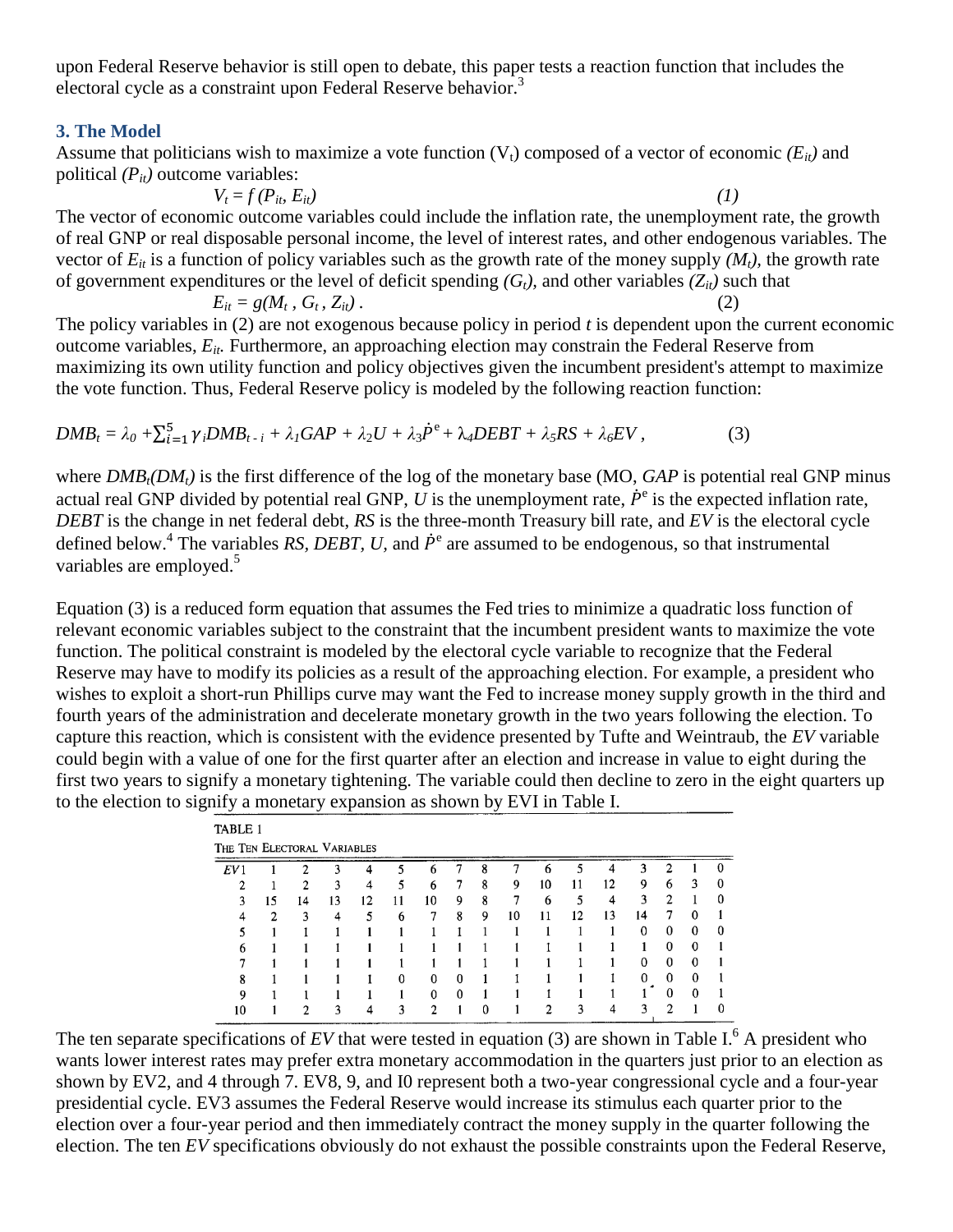but they do test various timing and magnitude responses of the Fed to the political reality of an approaching election. The coefficient on at least one of these *EV* variables should be negative and significant to provide evidence that is consistent with an electoral cycle.

#### **4. Empirical Results**

Equation (3) was estimated with both *DMB* and *DM* as the dependent variable for four separate time periods (I96I.I-I973.IV, 1961.I-1980.IV, I954.I-I973.IV, and I954.I-1980.IV) and for each of the ten electoral variables.<sup>7</sup> The *EV* variable is never negative and significant for both dependent variables for the same time period.<sup>8</sup> Thus, there is no evidence of an electoral cycle when a reaction function is estimated by instrumental variables given the multitude of equations that were estimated.

The lack of consistent evidence of a significant electoral cycle coefficient in both the money supply and monetary base equations led to an investigation of whether the electoral cycle interacts with the debt variable. Equation (3) is respecified to include an electoral cycle/debt interaction term *(EVDEBT),* where *EVDEBT* is equal to *EV* times *DEBT* so that equation (4) is

$$
DMB_t = \lambda_0 + \sum_{i=1}^{5} \gamma_i DMB_{t-i} + \lambda_1 GAP + \lambda_2 U + \lambda_3 \dot{P}^e + \lambda_4 DEBT
$$
  
+  $\lambda_5 RS + \lambda_6 EVDEBT$  (4)

where  $\lambda_6 < 0$  if the Federal Reserve's accommodation of the *DEBT* varies with the electoral cycle. The results of estimating equation (4) for the four time periods reveals that the *EVDEBT* coefficient is negative and significant in twenty-one of the eighty estimated equations. The results, however, show that for both dependent variables the *EV9DEBT* and *EVIODEBT* coefficients are negative and significant during I954.I-I973.IV, the *EV9DEBT*  coefficient is negative and significant during 1961.I-I973.IV, and the *EV2DEBT* and *EV4DEBT* coefficients are negative and significant during the I954.I-I980.IV period. These results are reported in Table 2.

The EV9 and EV10 specifications represent a two-year electoral cycle. Extra accommodation occurs in the two quarters prior to *(EV9)* or in the year of (EVI0) every congressional election. The EV2 and EV4 specifications are similar in that each variable assumes that less accommodation occurs in the first three years after an election and then extra monetary accommodation occurs in the four quarters *(EV2)* or for the second and third quarters (EV4) of the election year. Thus, only the *EV4DEBT* results are reported in Table 2.<sup>9</sup>

EQUATION  $(5)$  (*t*-statistics in parentheses)

|                  |     |                  | α                 | $\beta_1$      | $\beta_2$         | $\beta_3$         | $\beta_4$         | $\beta$ 5      | <b>GAP</b>        | U                 | Pe                | <b>DEBT</b>      | RS                  | <b>EVDEBT</b>        | SEE     | $D-W$ |
|------------------|-----|------------------|-------------------|----------------|-------------------|-------------------|-------------------|----------------|-------------------|-------------------|-------------------|------------------|---------------------|----------------------|---------|-------|
| 1954. I-1973. IV |     |                  |                   |                |                   |                   |                   |                |                   |                   |                   |                  |                     |                      |         |       |
| (2.1)            | DMB | EV9              | $-0.01$<br>(1.16) | 0.25<br>(2.01) | $-0.12$<br>(0.92) | 0.11<br>(0.83)    | $-0.01$<br>(0.08) | 0.23<br>(2.03) | $-0.13$<br>(1.53) | 0.26<br>(1.33)    | 0.16<br>(0.67)    | 0.002<br>(2.81)  | 0.0002<br>(0.35)    | $-0.002$<br>(2.02)   | 0.00428 | 1.95  |
| (2.2)            | DM  | EV9              | $-0.02$<br>(2.03) | 0.27<br>(1.92) | $-0.18$<br>(1.28) | $-0.21$<br>(1.45) | $-0.15$<br>(1.10) | 0.24<br>(1.96) | $-0.26$<br>(3.06) | 0.47<br>(2.47)    | 0.55<br>(1.83)    | 0.003<br>(3.49)  | $-0.0006$<br>(0.87) | $-0.002$<br>(2.50)   | 0.00488 | 2.11  |
| (2.3)            | DMB | EV <sub>10</sub> | 0.00<br>(0.02)    | 0.33<br>(2.57) | $-0.15$<br>(1.06) | 0.16<br>(1.20)    | 0.09<br>(0.63)    | 0.23<br>(1.96) | $-0.04$<br>(0.42) | 0.02<br>(0.07)    | $-0.12$<br>(0.45) | 0.002<br>(2.58)  | 0.0003<br>(0.48)    | $-0.001$<br>(1.82)   | 0.00443 | 1.97  |
| (2.4)            | DM  | EV10             | $-0.01$<br>(0.66) | 0.25<br>(1.55) | $-0.19$<br>(1.15) | $-0.21$<br>(1.27) | $-0.06$<br>(0.41) | 0.31<br>(2.21) | $-0.19$<br>(1.95) | 0.23<br>(0.96)    | 0.14<br>(0.39)    | 0.004<br>(3.18)  | $-0.0002$<br>(0.25) | $-0.001$<br>(2.44)   | 0.00554 | 1.87  |
| 1961. I–1973. IV |     |                  |                   |                |                   |                   |                   |                |                   |                   |                   |                  |                     |                      |         |       |
| (2.5)            | DMB | EV9              | $-0.01$<br>(0.60) | 0.35<br>(2.52) | $-0.23$<br>(1.43) | $-0.00$<br>(0.01) | $-0.11$<br>(0.77) | 0.33<br>(2.51) | $-0.13$<br>(1.78) | 0.24<br>(1.34)    | 0.47<br>(1.94)    | 0.002<br>(3.26)  | $-0.0010$<br>(1.28) | $-0.001$<br>(2.21)   | 0.00333 | 2.16  |
| (2.6)            | DM  | EV9              | 0.01<br>(0.68)    | 0.39<br>(2.73) | $-0.32$<br>(2.09) | $-0.00$<br>(0.03) | $-0.24$<br>(1.65) | 0.29<br>(2.21) | $-0.11$<br>(1.19) | 0.07<br>(0.32)    | 1.25<br>(3.60)    | 0.002<br>(2.86)  | $-0.0035$<br>(3.29) | $-0.002$<br>(2.21)   | 0.00448 | 2.01  |
| 1961. I–1980. IV |     |                  |                   |                |                   |                   |                   |                |                   |                   |                   |                  |                     |                      |         |       |
| (2.7)            | DMB | EV4              | 0.01<br>(0.82)    | 0.36<br>(2.74) | $-0.03$<br>(0.18) | 0.10<br>(0.69)    | $-0.09$<br>(0.70) | 0.26<br>(2.21) | $-0.01$<br>(0.10) | $-0.04$<br>(0.25) | 0.15<br>(0.61)    | 0.0004<br>(2.21) | $-0.0004$<br>(0.69) | $-0.00002$<br>(2.04) | 0.00364 | 1.96  |
| (2.8)            | DM  | EV4              | 0.02<br>(1.41)    | 0.11<br>(0.82) | 0.12<br>(0.80)    | $-0.01$<br>(0.06) | $-0.24$<br>(1.35) | 0.45<br>(2.64) | 0.03<br>(0.24)    | $-0.26$<br>(0.85) | 0.36<br>(1.02)    | 0.0010<br>(2.99) | $-0.0017$<br>(1.91) | $-0.00005$<br>(2.46) | 0.00680 | 2.10  |

These electoral cycles are consistent with a Federal Reserve that targets short-term interest rates and chooses to provide extra accommodation two to four quarters prior to the election. A negative coefficient for the *EVDEBT*  variables signifies a positive impact upon the growth of the base or the money supply from an increase in the public debt held outstanding prior to an election. Furthermore, the debt coefficients are positive and significant in equations (2.I) through (2.8), which confirms that the growth of the monetary base and the money supply are positively related to the size of the change in the debt regardless of the electoral season. The debt coefficient of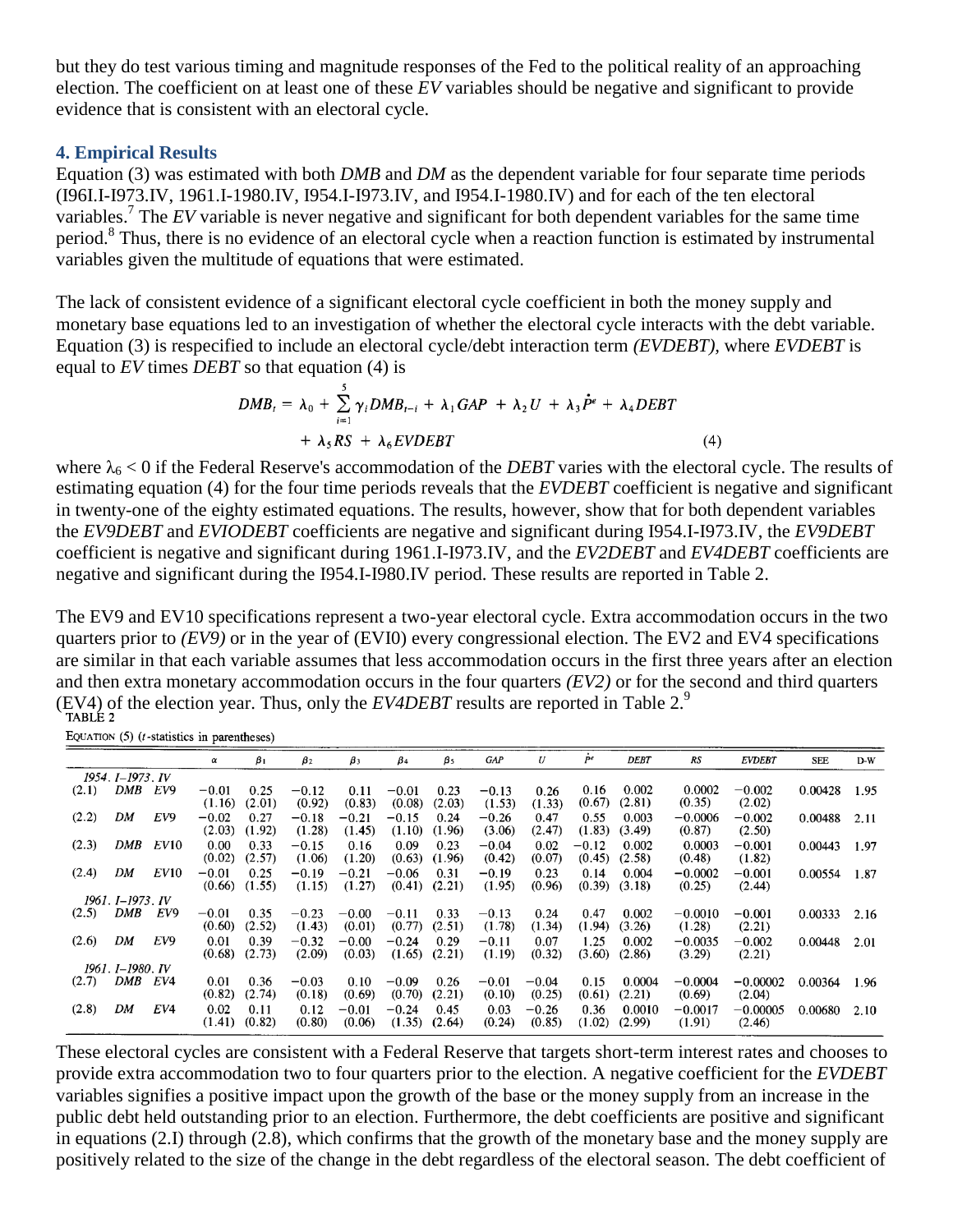0.002 in equations (2.1), (2.3), (2.5), and (2.6) suggests that for every one-billion-dollar increase in the debt the quarterly growth of the dependent variable will increase by 0.2 percent. Furthermore, the —0.002 coefficient on *EV9DEBT* is interpreted to mean that every one-billion-dollar increase in the debt for the two quarters prior to an election is accommodated by an extra  $0.2$  percent increase in the dependent variable.<sup>10</sup> Therefore, the results provide evidence that is consistent with the observation that the Federal Reserve accommodates a portion of the change in total public debt outstanding quarterly and provides extra accommodation of the debt prior to each congressional election according to EV9 and EV10 and prior to the presidential election according to EV2 and EV4.

# **5. Summary**

The purpose of this paper has been to test for the presence of an electoral cycle upon Federal Reserve behavior in a reaction function equation estimated by instrumental variables. Both the growth of the monetary base *(DMB)* and the growth of MI *(DM)* are tested as dependent variables for the 1954.I-I980.IV period and for three separate subperiods. When ten different specifications of an electoral cycle variable *(EV)* are included in these equations, there is not a single electoral cycle coefficient that is negative and significant for both dependent variables. Therefore, a second specification of the electoral cycle effect upon Federal Reserve behavior is tested via ten electoral cycle/debt interaction variables *(EVDEBT).* This specification tests the hypothesis that the Federal Reserve's willingness to accommodate the change in the outstanding public debt changes with the electoral cycle. The results provide evidence that the Federal Reserve not only accommodates Treasury borrowing regardless of the electoral season, but also provides extra accommodation prior to presidential and congressional elections.

## **Notes:**

<sup>1</sup> Frey and Schneider (1978) show that presidential popularity may be significantly related to inflation and the growth of nominal or real consumption and is significantly related to the unemployment rate. See Paldam (1981a) for a literature survey.

 $2^2$  See Frey (1978) for a survey of politico-economic models and Frey and Schneider (1978) for an application to fiscal policy. Cowart (1978) has shown that there is a political party influence upon Central Bank policy in several European countries.

 $3$  The reaction function developed in section 3 contains more economic variables (such as the change in the net federal debt) than are found in either Ahmad or Frey and Schneider, but does not contain such political variables as the popularity deficit, defined to be the popularity rating of a president below 58 percent. This variable is insignificant in the money supply reaction function presented by Schneider and Frey (1983) and is significant in Ahmad's model only if dummy variables for presidential terms are included.

<sup>4</sup> The reaction function is modified from Levy (1981).

 $<sup>5</sup>$  The instruments are the right-hand side variable, time, a four-period lag of the GAP and RS, a five-period lag</sup> of DEBT, the inflation rate, and U.

 $6$  EV1—EV6 were originally employed by McCallum (1978), who found the coefficients to be consistently insignificant in autoregressive and ARMA models of the seasonally adjusted and unadjusted unemployment rate over 1949-72. Additional studies that employ an electoral cycle variable are briefly discussed by Paldam (1981b, p. 297).

 $\overrightarrow{7}$  No *EVDEBT* coefficients were negative and significant for both dependent variables when the 1981.1-1984.111 period is included. This is not surprising because the acceleration in monetary growth to 12.9 percent during 1982.111-1983.111 and the reduction of monetary growth to 7.1 percent during 1983.111-1984.11 and to 3.2 percent during 1984.11-1984.IV does not fit the pattern of *EV 1 to EV* 10. This is not to say that the monetary policy was not politically constrained or politically beneficial.

<sup>8</sup> No *EV* coefficients are negative and significant in the *DMB* equations except EV3 during 1961.1-1973.IV. For the *DM* equations, the *EV* coefficients are negative and significant during 1961.1-1973.IV for EV1 and EV4— EV6, during 1954.1-1973.IV and for EV4, and during 1961.1-1980.IV for *EV 1.*

<sup>9</sup> The size and significance of the *GAP*, *U*,  $\dot{P}^e$ , and *RS* coefficients are dependent upon the estimated period. <sup>10</sup> The quarterly rate of growth of the base is 1.3 percent, 1.6 percent, 1.0 percent, and 1.4 percent and of the money supply is 1.1 percent, 1.3 percent, 0.9 percent, and 1.2 percent for 1954.1-1980.IV, 1961.1-1980.IV,